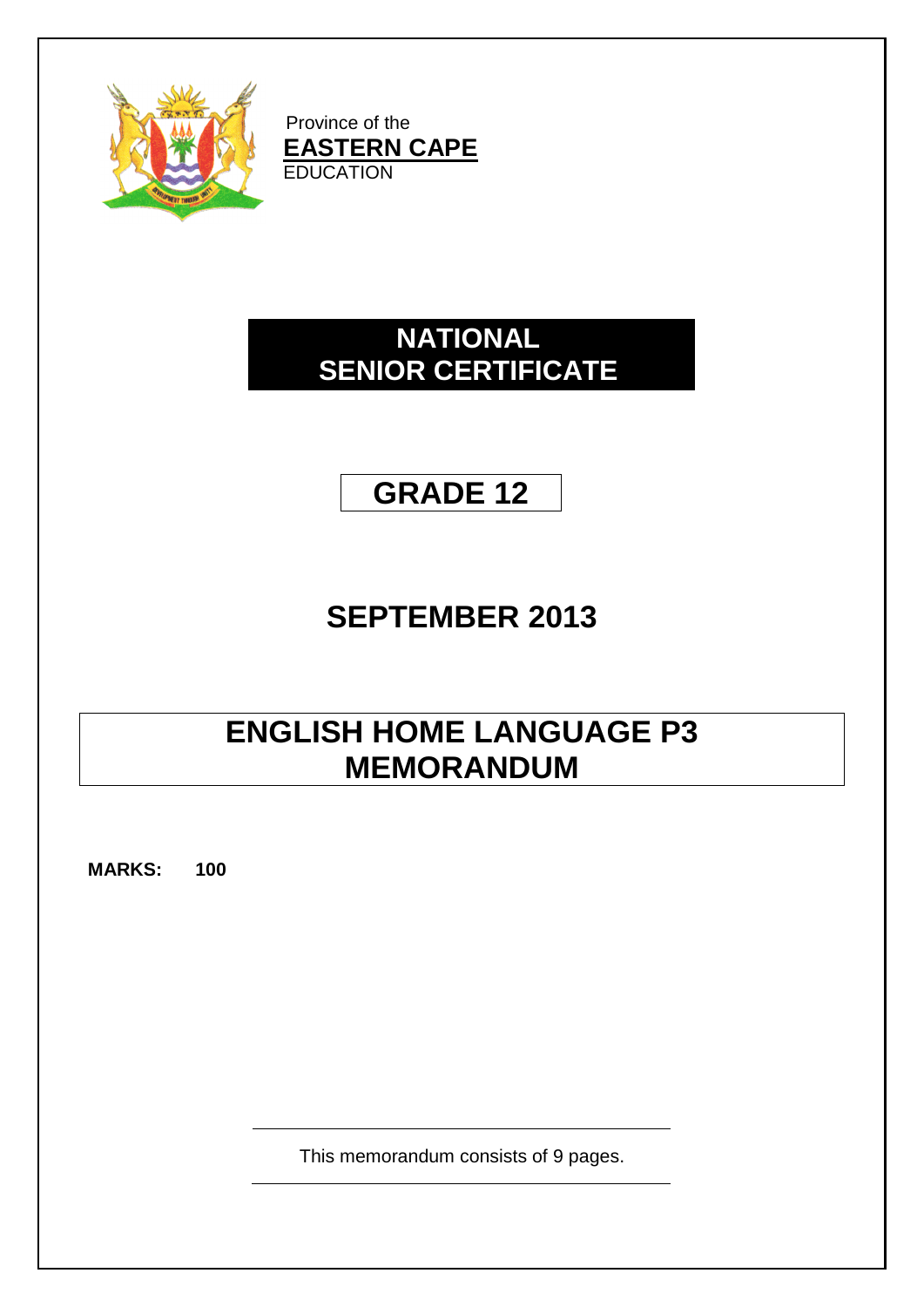### **INFORMATION FOR THE MARKER**

In assessing a candidate's work, the following aspects, among others, drawn from the assessment rubric, must be borne in mind.

- The overall effect of planning, drafting, proofreading and editing of the work on the final text produced.
- Awareness of writing for a specific purpose, audience and context as well as register, style and tone – especially in SECTIONS B and C.
- Grammar, spelling and punctuation.
- Language structures, including an awareness of critical language.
- Choice of words and idiomatic language.
- Sentence construction.
- Paragraphing.
- Interpretation of the topic that will be reflected in the overall content: the introduction, development of ideas and the conclusion.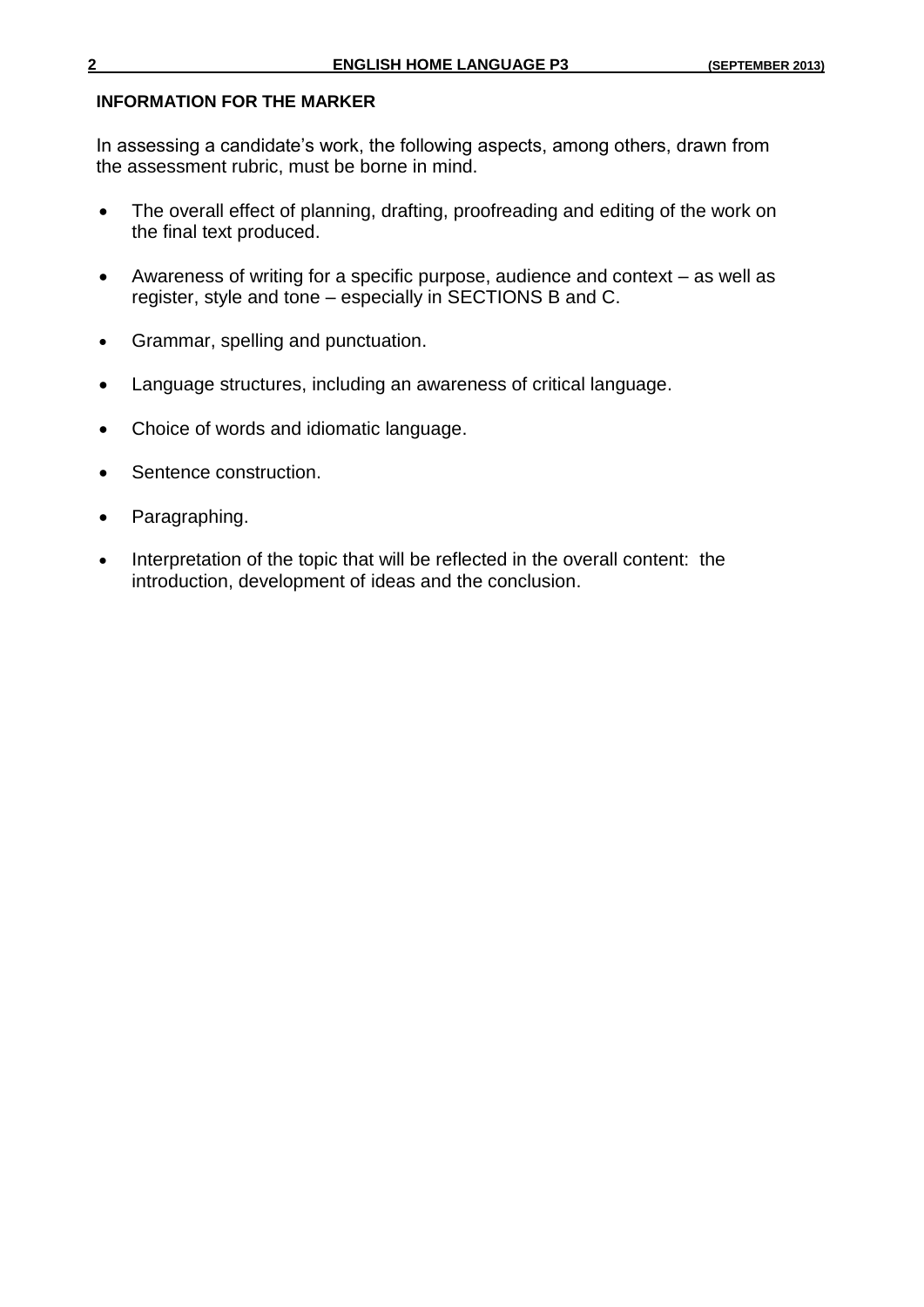# **SUGGESTED APPROACH TO MARKING**

# **SECTION A: ESSAY**

# **QUESTION 1**

| 1.1 | <b>POSSIBLE RESPONSES</b><br>Descriptive/narrative/discursive/reflective<br>Literal or figurative interpretation<br>$\bullet$<br>The impression a person, place or event has made<br>$\bullet$<br>Narrative essay based on discovery of footprints<br>$\bullet$<br>Descriptive essay of a scene where footprints are visible<br>$\bullet$<br>LO3 AS1, 2, 3<br>$\bullet$                                      | [50] |
|-----|--------------------------------------------------------------------------------------------------------------------------------------------------------------------------------------------------------------------------------------------------------------------------------------------------------------------------------------------------------------------------------------------------------------|------|
| 1.2 | <b>POSSIBLE RESPONSES:</b><br>Narrative/discursive/reflective/descriptive<br>٠<br>Being positive<br>$\bullet$<br>Looking to the future<br>$\bullet$<br>Strengthening of resolve<br>$\bullet$<br>A significant experience<br>$\bullet$<br>Accepting the challenge of life<br>$\bullet$<br>LO3 AS1, 2, 3<br>$\bullet$                                                                                          | [50] |
| 1.3 | <b>POSSIBLE RESPONSES:</b><br>Narrative/discursive/descriptive/argumentative<br>$\bullet$<br>The importance of accepting yourself/being true to yourself<br>• Seizing all opportunities<br>Determining your own happiness<br>$\bullet$ LO3 AS1, 2, 3                                                                                                                                                         | [50] |
| 1.4 | <b>POSSIBLE RESPONSES:</b><br>Narrative/reflective/discursive<br>٠<br>Words could appear somewhere in the essay<br>$\bullet$<br>A lost opportunity<br>$\bullet$<br>The importance of living in the moment<br>$\bullet$<br>The importance of recognising and seizing opportunities<br>$\bullet$<br>The consequences of not seizing opportunities<br>A sense of loss<br>LO <sub>3</sub> AS <sub>1</sub> , 2, 3 | [50] |
| 1.5 | <b>POSSIBLE RESPONSES:</b><br>Narrative/reflective/argumentative<br>Recognition of contributions made by various people<br>$\bullet$<br>The influence people can have on our lives and our decisions<br>The importance of lessons learnt<br>LO3 AS1, 2, 3                                                                                                                                                    | [50] |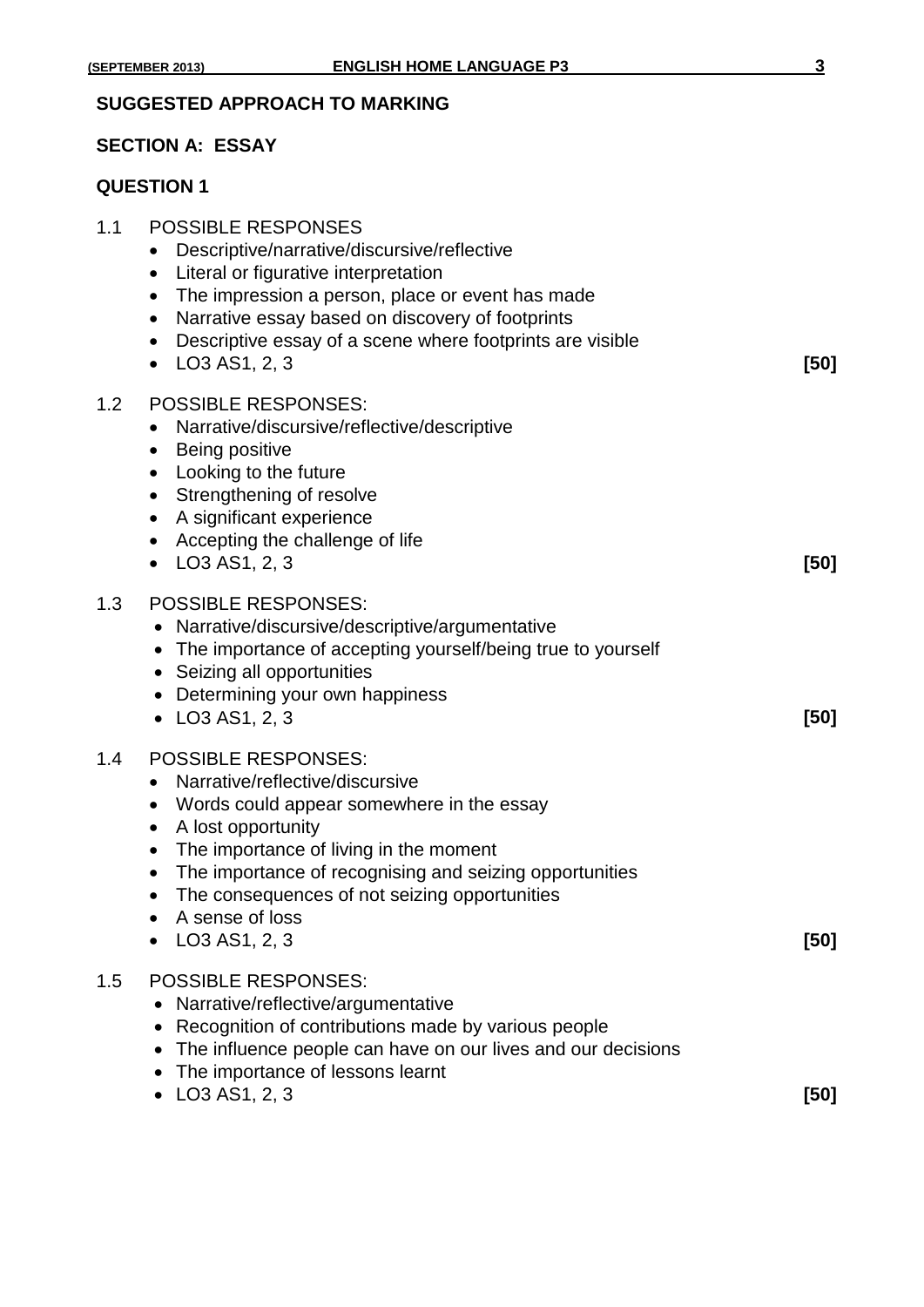- 1.6 POSSIBLE RESPONSES:
	- Discursive/narrative/reflective/argumentative
	- Can agree/disagree with the judge's opinion
	- Discussion of what troubles the youth or what is positive about the youth
	- An incident that illustrates or negates the judge's words
	- The importance of being responsible and making a contribution
	- The contribution that the youth have made/can make
	- LO3 AS1, 2, 3 **[50]**
- 1.7 1.7.1 POSSIBLE RESPONSES:
	- Narrative/argumentative/discursive/reflective/descriptive
	- Taking a chance/being impulsive
	- The importance (or not) of travel
	- The importance (or not) of taking a chance/risk
	- Expanding one's horizons
	- The desire to break free/experience freedom
	- Encouragement
	- LO3 AS1, 2, 3 **[50]**

## 1.7.2 POSSIBLE RESPONSES

- Narrative/reflective/discursive
- Hypocrisy
- The importance of being honest
- Situations where it may be necessary to be dishonest/hypocritical
- Consequences of dishonesty/hypocrisy
- Appearance versus. reality
- Deception and its consequences
- Distrust
- LO3 AS1, 2, 3 **[50]**

## **INSTRUCTIONS TO MARKERS**

Refer to SECTION A: Rubric for Assessing an Essay found on page 7 of this memorandum.

| <b>CRITERIA USED FOR ASSESSMENT</b> |              |  |  |  |  |
|-------------------------------------|--------------|--|--|--|--|
| <b>CRITERIA</b>                     | <b>MARKS</b> |  |  |  |  |
| <b>CONTENT, PLANNING and FORMAT</b> | 30           |  |  |  |  |
| LANGUAGE, STYLE and EDITING         | 15           |  |  |  |  |
| <b>STRUCTURE</b>                    | 5            |  |  |  |  |
| <b>TOTAL</b>                        | 50           |  |  |  |  |

- 1. Read the whole piece and decide on a category for CONTENT and PLANNING.
- 2. Re-read the piece and select the appropriate category for LANGUAGE, STYLE and EDITING.
- 3. Re-read the piece and select the appropriate category for STRUCTURE.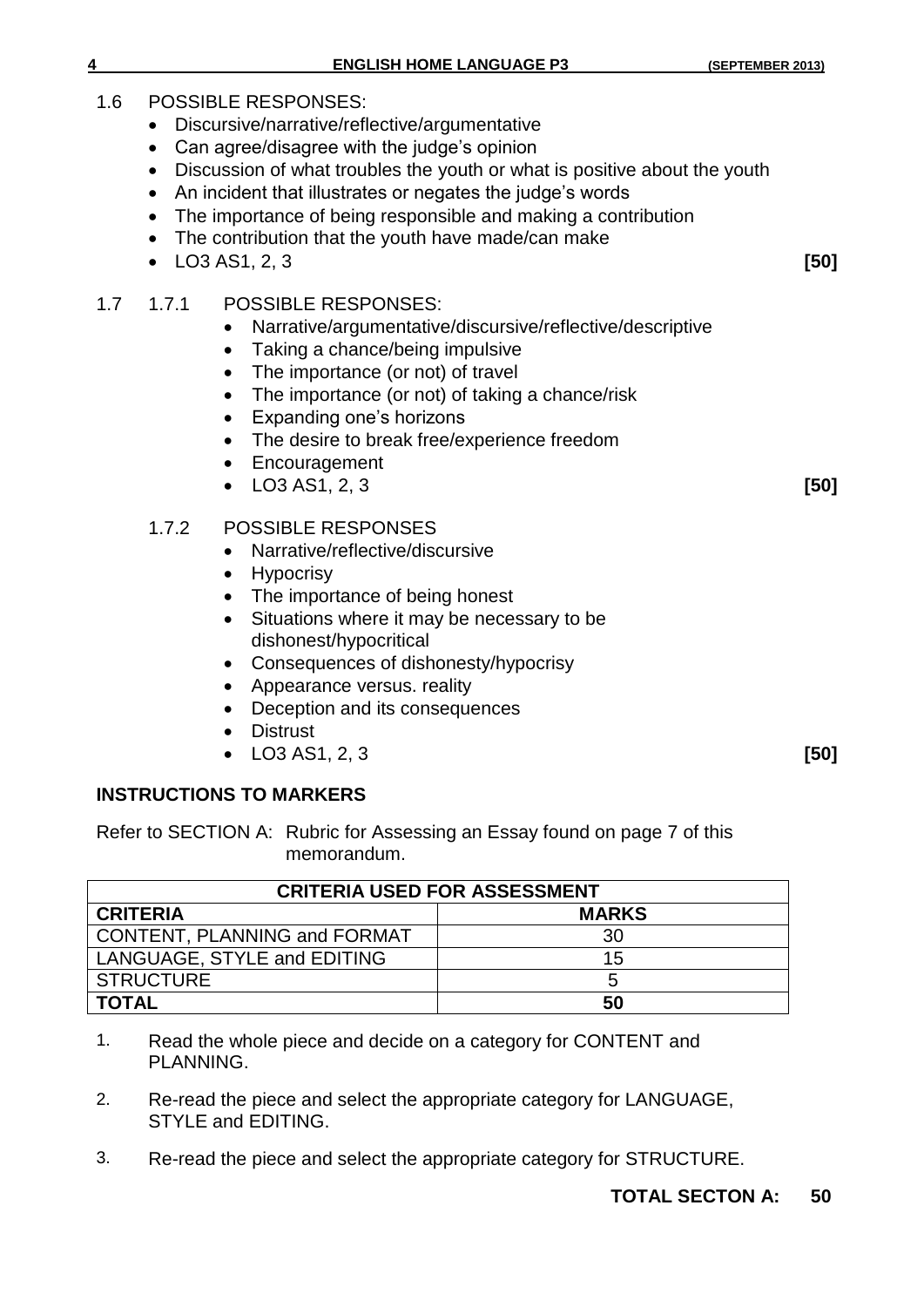# **SECTION B: LONGER TRANSACTIONAL TEXT**

### **QUESTION 2**

| 2.1 | <b>REVIEW</b><br>Continuation of futuristic genre<br>$\bullet$<br>Should pursue the idea of lack of individual freedom<br>$\bullet$<br>Appropriate register<br>$\bullet$<br>End with an opinion/recommendation (or not) of the novel<br>$\bullet$<br>LO <sub>3</sub> AS <sub>1</sub> , 2, 3<br>$\bullet$                                                                                                                                                                                               |                        | $[30]$       |
|-----|--------------------------------------------------------------------------------------------------------------------------------------------------------------------------------------------------------------------------------------------------------------------------------------------------------------------------------------------------------------------------------------------------------------------------------------------------------------------------------------------------------|------------------------|--------------|
| 2.2 | <b>NEWSPAPER ARTICLE</b><br>Target market is learners: register can be informal, but not slang<br>$\bullet$<br>The importance of being productive/making a difference as a leader<br>$\bullet$<br>The realisation that being a prefect is not simply a title<br>$\bullet$<br>Too many learners regard the announcement of the position as the<br>$\bullet$<br>important factor and lose sight of the demands of the position<br>The demands of being a leader<br>$\bullet$<br>LO3 AS1,2,3<br>$\bullet$ |                        | $[30]$       |
| 2.3 | <b>INTERVIEW</b><br>Reflect the goals of the organisation<br>$\bullet$<br>The involvement of the various role-players<br>$\bullet$<br>The importance of the work done<br>$\bullet$<br>The effect on the lives of the children<br>$\bullet$<br>How other people can become involved<br>$\bullet$<br>LO <sub>3</sub> AS <sub>1</sub> , 2, 3<br>$\bullet$                                                                                                                                                 |                        | $[30]$       |
| 2.4 | <b>LETTER TO THE EDITOR</b><br>Is for publication in a national magazine<br>$\bullet$<br>Express an opinion on beauty competitions for young children<br>$\bullet$<br>The advantages/the dangers of exposing children to the publicity<br>$\bullet$<br>The effect on the child's development<br>$\bullet$<br>LO <sub>3</sub> AS <sub>1</sub> , 2, 3<br>$\bullet$                                                                                                                                       | <b>TOTAL SECTON B:</b> | $[30]$<br>30 |

## **INSTRUCTIONS TO MARKERS**

Refer to SECTION B: Rubric for Assessing Longer Transactional Texts found on page 8 of this memorandum.

| <b>CRITERIA USED FOR ASSESSMENT</b> |    |  |  |  |  |  |
|-------------------------------------|----|--|--|--|--|--|
| <b>CRITERIA</b><br><b>MARKS</b>     |    |  |  |  |  |  |
| <b>CONTENT, PLANNING and FORMAT</b> | 18 |  |  |  |  |  |
| LANGUAGE, STYLE and EDITING         | ィク |  |  |  |  |  |
| <b>TOTAL</b>                        | 30 |  |  |  |  |  |

- 1. Read the whole piece and decide on a category for CONTENT, PLANNING and FORMAT.
- 2. Re-read the piece and select the appropriate category for LANGUAGE, STYLE and EDITING.
- 3. If the learner has used **incorrect format**, decide on a mark for **content** then drop slightly within that category or drop to the next category. (The seriousness of the transgression will determine the extent of the penalty.)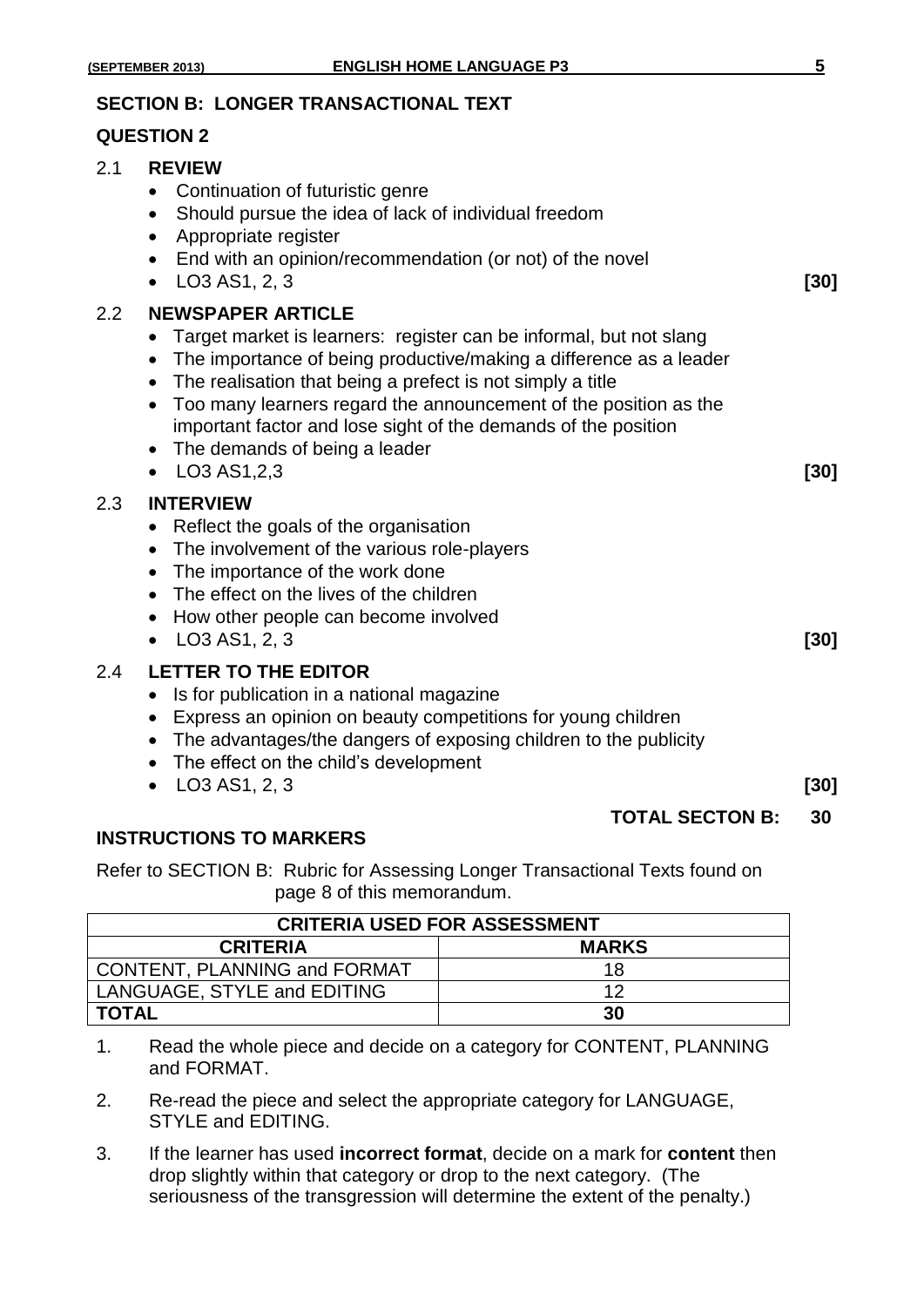## **SECTION C: SHORTER TEXT: TRANSACTIONAL/REFERENTIAL/ INFORMATIONAL**

### **QUESTION 3**

| 3.1 | <b>ADVERTISEMENT</b><br>Focus on a business that will appeal to the target market<br>$\bullet$<br>Use of advertising techniques<br>$\bullet$<br>Use of emotive language<br>$\bullet$<br>LO <sub>3</sub> AS <sub>1</sub> , 2, 3<br>$\bullet$ | [20] |
|-----|---------------------------------------------------------------------------------------------------------------------------------------------------------------------------------------------------------------------------------------------|------|
| 3.2 | <b>INSTRUCTIONS</b><br>Point-form is preferable<br>$\bullet$<br>Focus is on positive advice<br>$\bullet$<br>Focus is on coping with malicious rumours<br>$\bullet$<br>LO <sub>3</sub> AS <sub>1</sub> , 2, 3                                | [20] |
| 3.3 | <b>POSTER</b><br>Focus is on combating pollution<br>$\bullet$<br><b>Effective heading</b><br>$\bullet$<br>Methods to counteract pollution<br>$\bullet$<br>Some emotive language<br>$\bullet$<br>LO3 AS1, 2, 3<br>$\bullet$                  | [20] |
|     | <b>INSTRUCTIONS TO MARKERS</b>                                                                                                                                                                                                              |      |
|     | Refer to SECTION C: Rubric for Assessing Shorter                                                                                                                                                                                            |      |

Transactional/Referential/Informational Texts found on page 9 of this memorandum.

| <b>CRITERIA USED FOR ASSESSMENT</b> |    |  |  |  |  |  |
|-------------------------------------|----|--|--|--|--|--|
| <b>MARKS</b><br><b>CRITERIA</b>     |    |  |  |  |  |  |
| <b>CONTENT, PLANNING and FORMAT</b> | 12 |  |  |  |  |  |
| LANGUAGE, STYLE and EDITING         |    |  |  |  |  |  |
| <b>TOTAL</b>                        | 20 |  |  |  |  |  |

- 1. Read the whole piece and decide on a category for CONTENT, PLANNING and FORMAT.
- 2. Re-read the piece and select the appropriate category for LANGUAGE, STYLE and EDITING.
- 3. If the learner has used **incorrect format**, decide on a mark for **content** then drop slightly within that category or drop to the next category. (The seriousness of the transgression will determine the extent of the penalty.)

# **TOTAL SECTON C: 20 GRAND TOTAL: 100**

- NOTE: Various formats of transactional/referential/informational texts have been taught/are in current practice. Therefore, this has to be considered when assessing the format.
	- Give credit for appropriateness of format.
	- Look for a logical approach in all writing.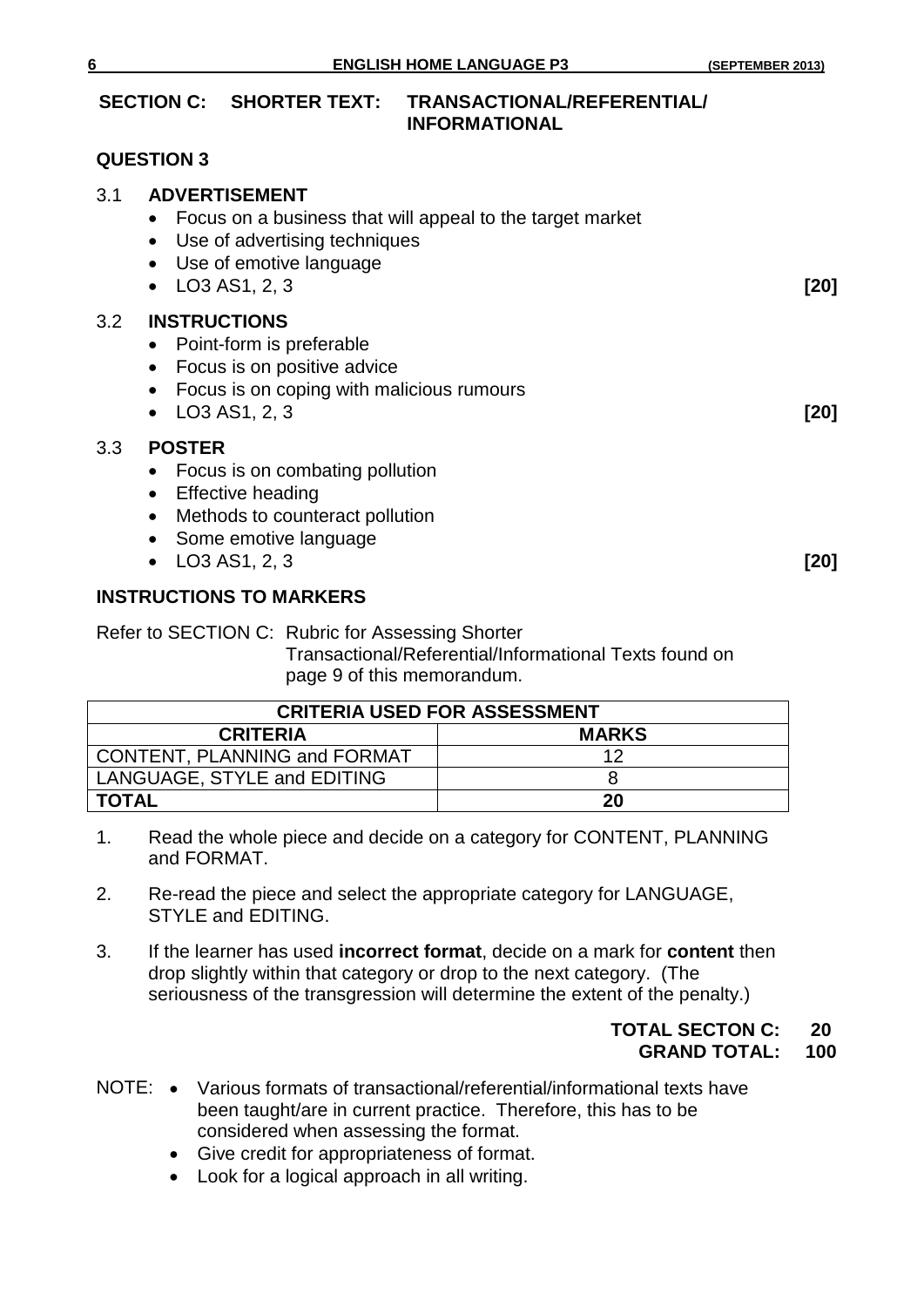## **SECTION A: RUBRIC FOR ASSESSING AN ESSAY – HOME LANGUAGE (50 marks)**

|                                                                             |                                                                                                                                                                                                                                                                                                                                                     |                                                                                                                                                                                                                                                                                                                                           | Code 5:                                                                                                                                                                                                                                                         | Code 4:                                                                                                                                                                                                                                                                                                                        |                                                                                                                                                                                                                                                                                       | $\sim$                                                                                                                                                                                                                 | Code 1:                                                                                                                                                                                                                        |
|-----------------------------------------------------------------------------|-----------------------------------------------------------------------------------------------------------------------------------------------------------------------------------------------------------------------------------------------------------------------------------------------------------------------------------------------------|-------------------------------------------------------------------------------------------------------------------------------------------------------------------------------------------------------------------------------------------------------------------------------------------------------------------------------------------|-----------------------------------------------------------------------------------------------------------------------------------------------------------------------------------------------------------------------------------------------------------------|--------------------------------------------------------------------------------------------------------------------------------------------------------------------------------------------------------------------------------------------------------------------------------------------------------------------------------|---------------------------------------------------------------------------------------------------------------------------------------------------------------------------------------------------------------------------------------------------------------------------------------|------------------------------------------------------------------------------------------------------------------------------------------------------------------------------------------------------------------------|--------------------------------------------------------------------------------------------------------------------------------------------------------------------------------------------------------------------------------|
|                                                                             | Code 7:                                                                                                                                                                                                                                                                                                                                             | Code 6:                                                                                                                                                                                                                                                                                                                                   |                                                                                                                                                                                                                                                                 |                                                                                                                                                                                                                                                                                                                                | Code 3:                                                                                                                                                                                                                                                                               | Code 2:                                                                                                                                                                                                                | Not achieved                                                                                                                                                                                                                   |
|                                                                             | <b>Outstanding</b>                                                                                                                                                                                                                                                                                                                                  | <b>Meritorious</b>                                                                                                                                                                                                                                                                                                                        | <b>Substantial</b>                                                                                                                                                                                                                                              | <b>Adequate</b>                                                                                                                                                                                                                                                                                                                | <b>Moderate</b>                                                                                                                                                                                                                                                                       | <b>Elementary</b>                                                                                                                                                                                                      | $0 - 29%$                                                                                                                                                                                                                      |
|                                                                             | 80-100%                                                                                                                                                                                                                                                                                                                                             | 70-79%                                                                                                                                                                                                                                                                                                                                    | 60-69%                                                                                                                                                                                                                                                          | 50-59%                                                                                                                                                                                                                                                                                                                         | 40-49%                                                                                                                                                                                                                                                                                | 30-39%                                                                                                                                                                                                                 |                                                                                                                                                                                                                                |
| <b>CONTENT &amp;</b><br><b>PLANNING</b><br><b>30 MARKS</b>                  | 24-30<br>-Content<br>outstanding, highly<br>original.<br>-Ideas thought-<br>provoking, mature.<br>-Planning &/or<br>drafting has<br>produced<br>a flawlessly<br>presentable essay.                                                                                                                                                                  | $21 - 23\frac{1}{2}$<br>-Content<br>meritorious,<br>original.<br>-Ideas imaginative,<br>interesting.<br>- Planning &/or<br>drafting has<br>produced a well-<br>crafted &<br>presentable essay.                                                                                                                                            | 18-201/2<br>-Content sound,<br>reasonably<br>coherent.<br>-Ideas interesting,<br>convincing.<br>- Planning &/or<br>drafting has<br>produced a<br>presentable & good<br>essay.                                                                                   | $15 - 17\frac{1}{2}$<br>-Content<br>appropriate,<br>adequately<br>coherent.<br>-Ideas interesting,<br>adequately original.<br>- Planning &/or<br>drafting has<br>produced a<br>satisfactory,<br>presentable essay.                                                                                                             | $12 - 14\frac{1}{2}$<br>-Content mediocre,<br>ordinary. Gaps in<br>coherence.<br>-Ideas mostly<br>relevant. Limited<br>originality.<br>- Planning &/or<br>drafting has<br>produced a<br>moderately<br>presentable &<br>coherent essay.                                                | $9 - 11\frac{1}{2}$<br>Content not always<br>clear. lacks<br>coherence.<br>-Few ideas, often<br>repetitive.<br>-Inadequate for<br>home language<br>level despite<br>planning/drafting.<br>Essay not well<br>presented. | $0 - 8\frac{1}{2}$<br>Content largely<br>irrelevant. No<br>coherence.<br>-Ideas tedious,<br>repetitive.<br>-Inadequate<br>planning/drafting.<br>Poorly presented<br>essay.                                                     |
| <b>LANGUAGE,</b><br><b>STYLE &amp;</b><br><b>EDITING</b><br><b>15 MARKS</b> | $12 - 15$<br>-Critical awareness<br>of impact of<br>language.<br>-Language,<br>punctuation<br>effectively used.<br>-Uses highly<br>appropriate<br>figurative<br>language.<br>-Choice of words<br>exceptional,<br>mature.<br>-Style, tone, register<br>highly suited to<br>topic.<br>-Virtually error-free<br>following proof-<br>reading & editing. | $10\frac{1}{2} - 11\frac{1}{2}$<br>-Critical awareness<br>of impact of<br>language.<br>-Language,<br>punctuation<br>correct; able to use<br>figurative language.<br>-Choice of words<br>varied & creative.<br>-Style, tone, register<br>appropriately suited<br>to topic.<br>-Largely error-free<br>following proof-<br>reading, editing. | $9 - 10$<br>-Critical awareness<br>of language<br>evident.<br>-Language &<br>punctuation mostly<br>correct.<br>-Choice of words<br>suited to text.<br>-Style, tone, register<br>suited to topic.<br>-Mostly error-free<br>following proof-<br>reading, editing. | $7\frac{1}{2} - 8\frac{1}{2}$<br>-Some awareness of<br>impact of language.<br>-Language<br>simplistic,<br>punctuation<br>adequate.<br>-Choice of words<br>adequate.<br>-Style, tone, register<br>generally consistent<br>with topic<br>requirements.<br>Still contains a few<br>errors following<br>proof-reading,<br>editing. | $6 - 7$<br>-Limited critical<br>language<br>awareness.<br>-Language<br>mediocre.<br>punctuation often<br>inaccurately used.<br>-Choice of words<br>basic.<br>-Style, tone register<br>lacking in<br>coherence.<br>-Contains several<br>errors following<br>proof-reading,<br>editing. | $4\frac{1}{2} - 5\frac{1}{2}$<br>-Language &<br>punctuation flawed.<br>-Choice of words<br>limited.<br>-Style, tone, register<br>inappropriate.<br>-Error-ridden despite<br>proof-reading,<br>editing.                 | $0 - 4$<br>-Language &<br>punctuation<br>seriously flawed.<br>-Choice of words<br>inappropriate.<br>-Style, tone, register<br>flawed in all<br>aspects.<br>-Error-ridden &<br>confused following<br>proof-reading,<br>editing. |
| <b>STRUCTURE</b><br><b>5 MARKS</b>                                          | $4 - 5$<br>-Coherent<br>development of<br>topic. Vivid.<br>exceptional detail.<br>-Sentences,<br>paragraphs<br>brilliantly<br>constructed.<br>-Length in<br>accordance with<br>requirements of<br>topic.                                                                                                                                            | $3\frac{1}{2}$<br>-Logical<br>development of<br>details. Coherent.<br>-Sentences,<br>paragraphs logical,<br>varied.<br>-Length correct.                                                                                                                                                                                                   | 3<br>-Several relevant<br>details developed.<br>-Sentences,<br>paragraphs well-<br>constructed.<br>-Length correct.                                                                                                                                             | $2\frac{1}{2}$<br>-Some points,<br>necessary details<br>developed.<br>Sentences,<br>paragraphing might<br>be faulty in places<br>but essay still<br>makes sense.<br>-Length almost<br>correct.                                                                                                                                 | $\overline{2}$<br>-Most necessary<br>points evident.<br>-Sentences,<br>paragraphs faulty<br>but essay still<br>makes sense.<br>-Length - too<br>long/short.                                                                                                                           | $1\frac{1}{2}$<br>-Sometimes off topic<br>but general line of<br>thought can be<br>followed.<br>-Sentences,<br>paragraphs<br>constructed at an<br>elementary level.<br>-Length - too<br>long/short.                    | $0 - 1$<br>-Off topic.<br>-Sentences,<br>paragraphs<br>muddled,<br>inconsistent.<br>Length - far too<br>long/short.                                                                                                            |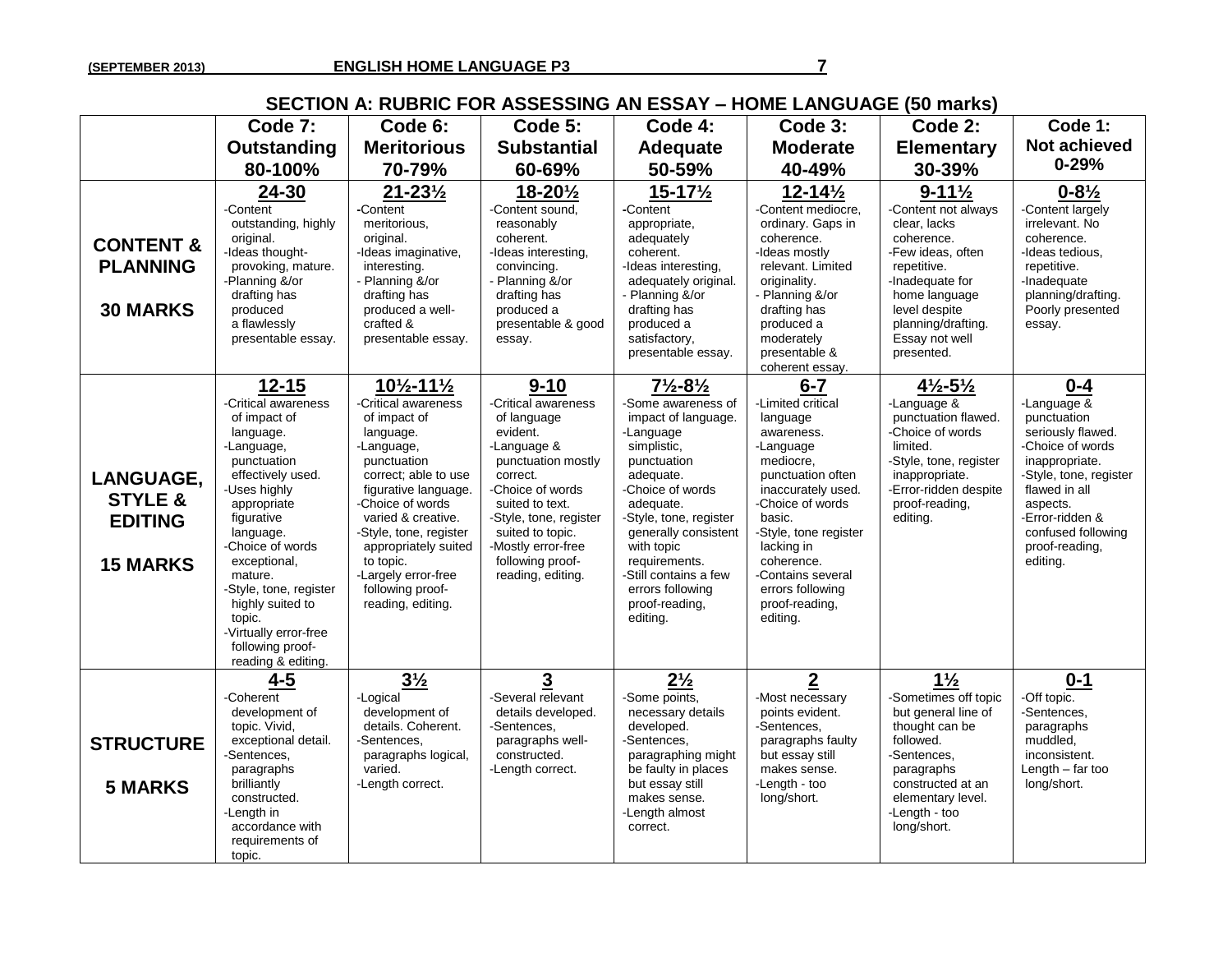# **SECTION B: RUBRIC FOR ASSESSING LONGER TRANSACTIONAL TEXTS – HOME LANGUAGE (30 marks)**

|                                                                             | Code 7:                                                                                                                                                                                                                                                                                                                                                                                                           | Code 6:                                                                                                                                                                                                                                                                                                                                                                                                   | Code 5:                                                                                                                                                                                                                                                                                                                                                                                  | Code 4:                                                                                                                                                                                                                                                                                                                                                                                                         | Code 3:                                                                                                                                                                                                                                                                                                                                                                                                                                                                                             | Code 2:                                                                                                                                                                                                                                                                                                                                                                                                                                                                                            | Code 1:                                                                                                                                                                                                                                                                                                                                                                             |
|-----------------------------------------------------------------------------|-------------------------------------------------------------------------------------------------------------------------------------------------------------------------------------------------------------------------------------------------------------------------------------------------------------------------------------------------------------------------------------------------------------------|-----------------------------------------------------------------------------------------------------------------------------------------------------------------------------------------------------------------------------------------------------------------------------------------------------------------------------------------------------------------------------------------------------------|------------------------------------------------------------------------------------------------------------------------------------------------------------------------------------------------------------------------------------------------------------------------------------------------------------------------------------------------------------------------------------------|-----------------------------------------------------------------------------------------------------------------------------------------------------------------------------------------------------------------------------------------------------------------------------------------------------------------------------------------------------------------------------------------------------------------|-----------------------------------------------------------------------------------------------------------------------------------------------------------------------------------------------------------------------------------------------------------------------------------------------------------------------------------------------------------------------------------------------------------------------------------------------------------------------------------------------------|----------------------------------------------------------------------------------------------------------------------------------------------------------------------------------------------------------------------------------------------------------------------------------------------------------------------------------------------------------------------------------------------------------------------------------------------------------------------------------------------------|-------------------------------------------------------------------------------------------------------------------------------------------------------------------------------------------------------------------------------------------------------------------------------------------------------------------------------------------------------------------------------------|
|                                                                             | Outstanding                                                                                                                                                                                                                                                                                                                                                                                                       | <b>Meritorious</b>                                                                                                                                                                                                                                                                                                                                                                                        | <b>Substantial</b>                                                                                                                                                                                                                                                                                                                                                                       | Adequate                                                                                                                                                                                                                                                                                                                                                                                                        | <b>Moderate</b>                                                                                                                                                                                                                                                                                                                                                                                                                                                                                     | <b>Elementary</b>                                                                                                                                                                                                                                                                                                                                                                                                                                                                                  | <b>Not achieved</b>                                                                                                                                                                                                                                                                                                                                                                 |
|                                                                             | 80-100%                                                                                                                                                                                                                                                                                                                                                                                                           | 70-79%                                                                                                                                                                                                                                                                                                                                                                                                    | 60-69%                                                                                                                                                                                                                                                                                                                                                                                   | 50-59%                                                                                                                                                                                                                                                                                                                                                                                                          | 40-49%                                                                                                                                                                                                                                                                                                                                                                                                                                                                                              | 30-39%                                                                                                                                                                                                                                                                                                                                                                                                                                                                                             | $0 - 29%$                                                                                                                                                                                                                                                                                                                                                                           |
| CONTENT,<br><b>PLANNING &amp;</b><br><b>FORMAT</b><br><b>18 MARKS</b>       | $14\frac{1}{2} - 18$<br>-Extensive<br>specialized<br>knowledge of<br>requirements of<br>text.<br>-Disciplined writing -<br>maintains rigorous<br>focus, no<br>digressions.<br>-Total coherence in<br>content & ideas,<br>highly elaborated &<br>all details support<br>topic.<br>-Evidence of<br>planning &/or<br>drafting has<br>produced a<br>flawlessly<br>presentable text.<br>-Highly appropriate<br>format. | $13 - 14$<br>-Very good<br>knowledge of<br>requirements of<br>text.<br>-Disciplined writing -<br>maintains focus, no<br>digressions.<br>-Coherent in content<br>& ideas, very well<br>elaborated & all<br>details support<br>topic.<br>-Evidence of<br>planning &/or<br>drafting has<br>produced a well-<br>crafted &<br>presentable text.<br>-Has applied the<br>necessary rules of<br>format very well. | $11 - 12\frac{1}{2}$<br>-Fair knowledge of<br>requirements of<br>text.<br>-Writing - maintains<br>focus, with minor<br>digressions.<br>-Mostly coherent in<br>content & ideas,<br>elaborated & most<br>details support<br>topic.<br>-Evidence of<br>planning &/or<br>drafting has<br>produced a<br>presentable & very<br>good text.<br>-Has applied the<br>necessary rules of<br>format. | $9 - 10\frac{1}{2}$<br>-Adequate<br>knowledge of<br>requirements of<br>text.<br>-Writing - digresses<br>but does not<br>impede overall<br>meaning.<br>-Adequately<br>coherent in content<br>& ideas, some<br>details support<br>topic.<br>-Evidence of<br>planning &/or<br>drafting has<br>produced a<br>satisfactorily<br>presented text.<br>-Has applied an<br>adequate idea of<br>requirements of<br>format. | $7\frac{1}{2} - 8\frac{1}{2}$<br>-Moderate<br>knowledge of<br>requirements of<br>text. Response to<br>writing task reveals<br>a narrow focus.<br>-Writing - digresses,<br>meaning vague in<br>places.<br>-Moderately<br>coherent in content<br>& ideas, some<br>details support<br>topic.<br>-Evidence of<br>planning &/or<br>drafting has<br>produced a<br>moderately<br>Presentable &<br>coherent text.<br>-Has a moderate<br>idea of<br>requirements of<br>format - some<br>critical oversights. | $5\frac{1}{2} - 7$<br>-Elementary<br>knowledge of<br>requirements of<br>text. Response to<br>writing task reveals<br>a limited focus.<br>-Writing - digresses,<br>meaning obscure in<br>places.<br>-Not always<br>coherent in content<br>& ideas, has few<br>details which<br>support topic.<br>-Inadequate for<br>home language<br>level despite<br>planning &/or<br>drafting. Text not<br>well presented,<br>-Has vaguely applied<br>necessary rules of<br>format - some<br>critical oversights. | $0 - 5$<br>-No knowledge of<br>requirements of<br>text. Response to<br>writing task reveals<br>a limited focus.<br>-Writing - digresses,<br>meaning obscure in<br>places.<br>-Not coherent in<br>content & ideas, has<br>few details which<br>support topic.<br>-Inadequate<br>planning/drafting.<br>Poorly presented<br>text.<br>-Has not applied<br>necessary rules of<br>format. |
| <b>LANGUAGE,</b><br><b>STYLE &amp;</b><br><b>EDITING</b><br><b>12 MARKS</b> | $10 - 12$<br>-Grammatically<br>accurate &<br>brilliantly<br>constructed.<br>-Vocabulary highly<br>appropriate to<br>purpose, audience<br>& context.<br>-Style, tone, register<br>highly appropriate.<br>-Virtually error-free<br>following proof-<br>reading & editing.<br>-Length correct.                                                                                                                       | $8\frac{1}{2} - 9\frac{1}{2}$<br>-Very well<br>constructed &<br>accurate.<br>-Vocabulary very<br>appropriate to<br>purpose, audience<br>& context.<br>-Suitable style, tone,<br>register considering<br>demands of task.<br>-Largely error-free<br>following proof-<br>reading & editing.<br>-Length correct.                                                                                             | $7\frac{1}{2} - 8$<br>-Well constructed &<br>easy to read.<br>-Vocabulary<br>appropriate to<br>purpose, audience<br>& context.<br>-Style, tone, register<br>mostly appropriate.<br>-Mostly error-free<br>following proof-<br>reading & editing.<br>-Length correct.                                                                                                                      | $6 - 7$<br>-Adequately<br>constructed. Errors<br>do not impede flow.<br>-Vocabulary<br>adequate for<br>purpose, audience<br>& context.<br>-Style, tone, register<br>fairly appropriate.<br>-A few errors<br>following proof-<br>reading & editing.<br>-Length almost<br>correct.                                                                                                                                | $5 - 5\frac{1}{2}$<br>-Basically<br>constructed.<br>Several errors.<br>-Vocabulary limited<br>& not very suitable<br>for purpose,<br>audience & context.<br>-Lapses in style tone<br>& register.<br>-Several errors<br>following proof-<br>reading & editing.<br>$-Length - too$<br>long/short.                                                                                                                                                                                                     | $4 - 4\frac{1}{2}$<br>-Poorly constructed<br>& difficult to follow.<br>-Vocabulary requires<br>some remediation &<br>not suitable for<br>purpose, audience<br>& context.<br>-Style, tone &<br>register<br>inappropriate.<br>-Error-ridden despite<br>proof-reading,<br>editing.<br>-Length $-$ too<br>long/short.                                                                                                                                                                                  | $0 - 3\frac{1}{2}$<br>-Poorly constructed<br>& very difficult to<br>follow.<br>-Vocabulary requires<br>serious remediation<br>& not suitable for<br>purpose.<br>-Style, tone &<br>register do not<br>correspond with<br>topic<br>-Error-ridden and<br>confused following<br>proof-reading,<br>editing.<br>-Length $-$ far too<br>long/short.                                        |